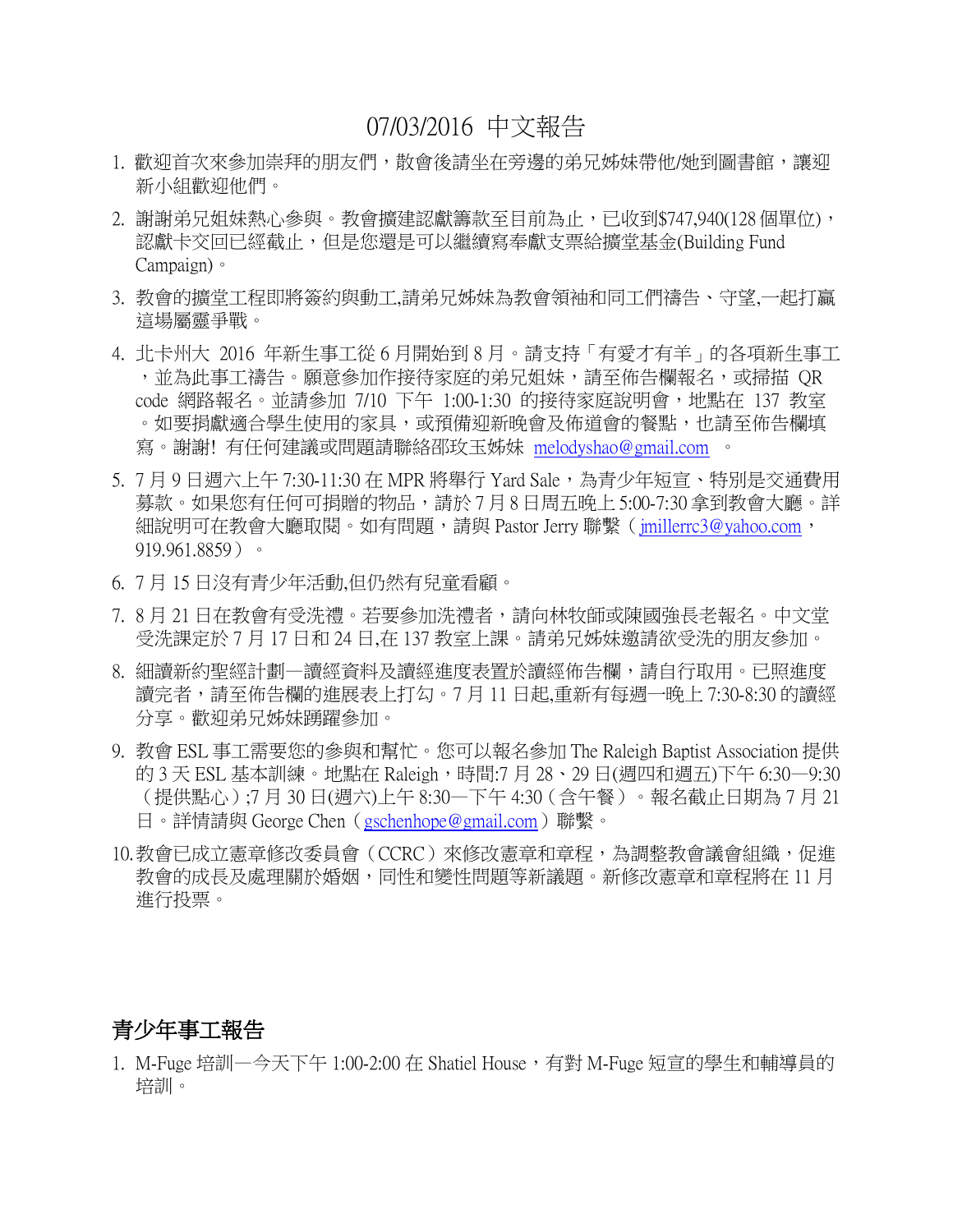- 2. M-Fuge 需要成人輔導員—我們仍需 2 位弟兄作輔導員和我們的青少年短宣隊一起去 Charleston SC。日期是 7 月 11-15 日。如果您可以參與,請和 Pastor Jerry 聯繫 [\(jmillerrc3@yahoo.com](mailto:jmillerrc3@yahoo.com) 或 919.961.8859)。
- 3. 週三 Youth 禱告會—週三晚 7:30 在教會。本週將特別為 M-Fuge 短宣禱告。我們邀請所 有參加 M-Fuge 的學生、家長和輔導員們一起來禱告。
- 4. 8 月 21 日洗禮—如果你已經接受耶穌基督為你的救主, 並希望接受洗禮,請儘快與教 牧同工聯絡。

#### 兒童事工報告

- 1. 暑假期間沒有 AWANA,但周五晚上仍有兒童看顧(9月3日長周末除外)。下一季 AWANA 將從 9 月 9 日正式開始,8 月份開始接受報名。8 月 13 日有 AWANA 老師訓練 ,地點在 MPR 從早上 9:00 到下午 3:00。
- 2. 今年兒童暑期聖經夏令營 VBS 將於 8 月 1- 5 日舉行,主題是"SUBMERGED"。歡迎 三歳至小學五年級的小孩參加。學前兒童 3-5 歳(半天)報名費是\$25,幼稚園至五年級( 全天)是\$100。7月3日後報名費將分別提高至\$30及\$110。您可以在教會網站報名,目 前已收到78份申請,名額有限,請儘速報名。有意參加 VBS 的同工和家長們請至大堂 外 VBS 攤位領取報名表格或詢問。

## 擴 建 禱 告

1. 教會已選定了建築商,目前正協商合約,請在禱告中記念合約的最後釐定。

### 請為主日講員代禱: 國語堂講道主題—我們起來建造吧!

| 旧期    | 國語     | 粵語    | 英語              |
|-------|--------|-------|-----------------|
| 07/10 | 陳家榮牧師  |       | Dr. Alan Potter |
| 07/17 | '林春騰牧師 | 陳家榮牧師 | Dr. Alan Potter |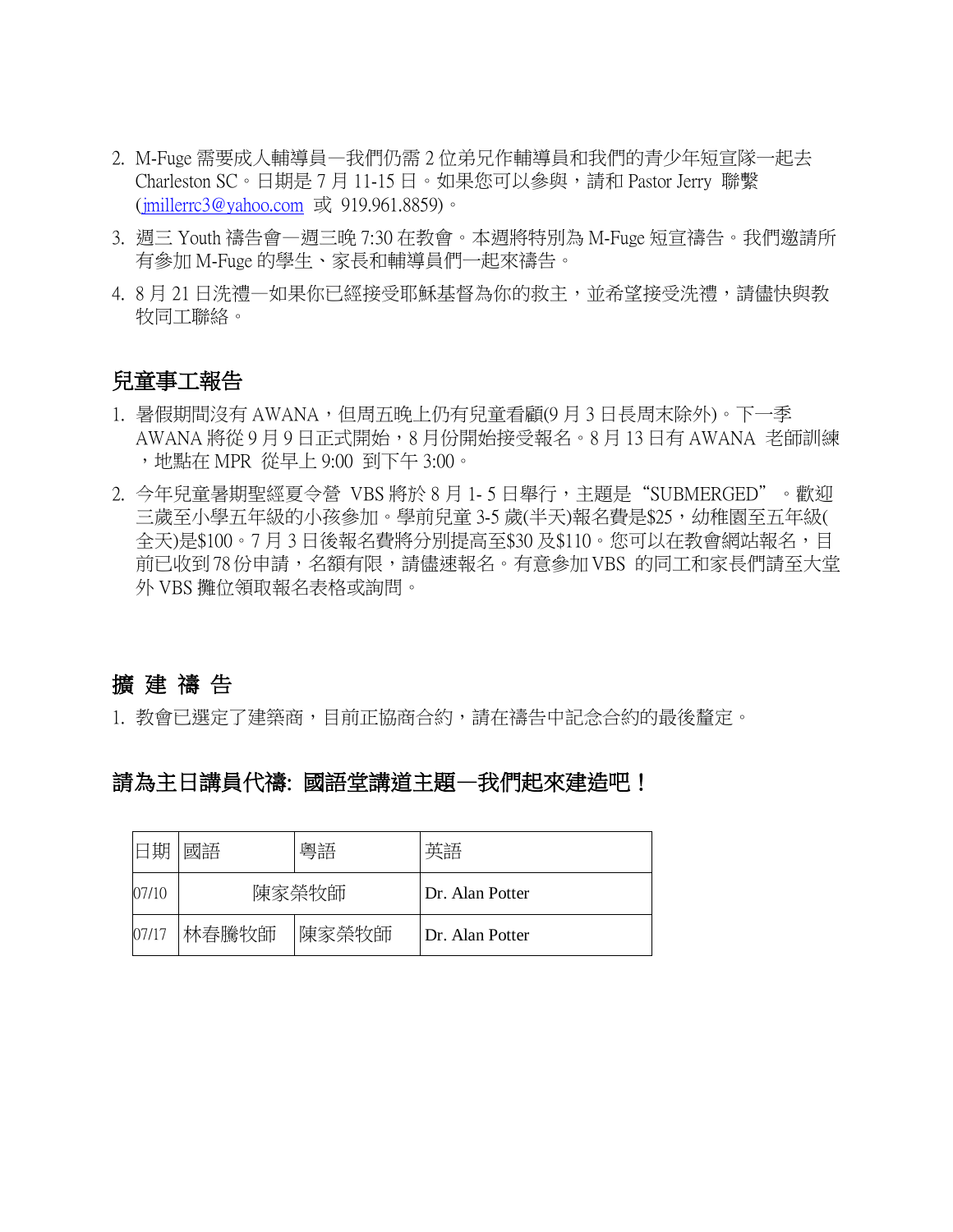# 07/03/2016 Announcements

- 1. We welcome new friends who are worshipping with us today for the first time.
- 2. Thanks to the many brothers and sisters (128 units) who have given generously to the capital campaign. \$747,940 have been pledged to date. We will temporarily close the pledging but you can still participate in the building expansion by giving to the Building Fund Campaign.
- 3. Our church's expansion project is about to sign contract and begin construction. We need our brothers and sisters to continue to pray for our leaders and coworkers, and win together in this spiritual warfare.
- 4. M-Fuge Yard Sale On Saturday, July 9, we will have our M-Fuge Yard Sale from 7:30-11:30 a.m. in the MPR to raise funds for our mission trip, especially for transportation costs. Our students and adult leaders will be organizing donated yard sale items on this Friday, July 8. If you can donate any items, in good condition, to our yard sale, please drop those items at the church lobby between 5:00-7:30pm on this Friday. A yard sale flyer of the items that can be donated is available in the church lobby. Contact Pastor Jerry (919.961.8859 or [jmillerrc3@yahoo.com\)](mailto:jmillerrc3@yahoo.com) if you have any questions or need to drop off items before Friday.
- 5. On July  $15<sup>th</sup>$  there is no Youth Group activity at church that evening. Children program remains as usual.
- 6. RCCC ESL Ministry needs English-speaking and bilingual teachers/helpers. Want to reach out and help? How? Come to Basic Teaching ESL Training taught by Raleigh Baptist Assc. on Thursday and Friday (July  $28^{th}$  &  $29^{th}$ ), 6:30pm-9:30pm (snacks provided); Saturday (July  $30<sup>th</sup>$ ) 8:30am-4:30pm (lunch included). Register early, deadline is July 21<sup>st</sup>. For more details see flyer in hall or contact George Chen [gschenhope@gmail.com.](mailto:gschenhope@gmail.com)
- 7. A new Church Constitution Revision Committee (CCRC) has been formed to revise the Constitution and Bylaws to implement anticipated organizational changes to our Church affecting the Church Council, to foster church growth and to include new language on marriage, same-sex and transgender issues that were developed earlier by a former CCRC in 2015. The Congregation will have the opportunity to vote on the changes to the Constitution and Bylaws in November.

### **Youth**

- 1. M-Fuge Training Today—Our M-Fuge students and chaperones will have training today from 1:00-2:00pm in the Shatiel House.
- 2. M-Fuge Chaperones Needed We still need two more adult male chaperones for this summer's trip to Charleston, SC, from July  $11<sup>th</sup> - 15<sup>th</sup>$ . If you are interested, please contact Pastor Jerry as soon as possible at [jmillerrc3@yahoo.com](mailto:jmillerrc3@yahoo.com) or you can call/text him at 919.961.8859.
- 3. Wednesday Youth Prayer Join us on this Wednesday, at 7:30pm, for prayer. Our prayer focus for this week will be the M-Fuge Mission Trip. All M-Fuge students, parents, and chaperones are encouraged to join this prayer meeting.